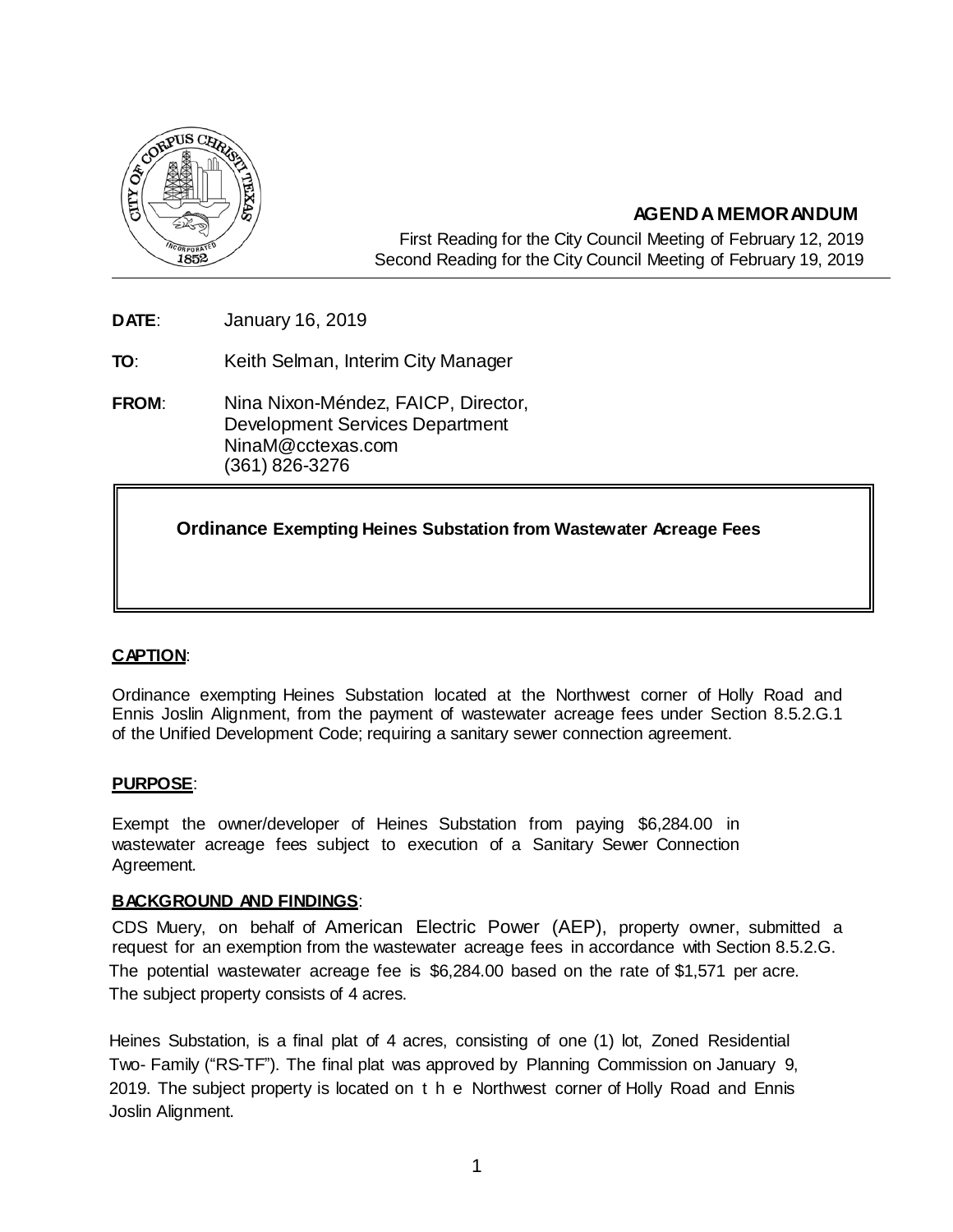On January 9, 2019, the Planning Commission granted a waiver to the requirement to connect to sanitary sewer, finding that the subdivision was not reasonably accessible to a public wastewater facility of sufficient capacity as determined by adopted City wastewater standards and wastewater master plan. The subject property will provide on-site sewage facilities in conformance with the regulatory agency (City-County Health Department).

Per UDC 8.5.2.G, areas exempt from the payment of lot or acreage fees shall be determined by the City Council to not likely be served by City wastewater services within the next 15 years. Staff does not anticipate availability of service to this property within the 15-year term.

# **ALTERNATIVE**:

Require t he owner to pay the applicable wastewater acreage fees in the amount of \$6,284.00 prior to the recording of the plat. If wastewater services are not available within 15 years from the date of the filing of the plat, the property owners may request a refund.

### **OTHER CONSIDERATIONS**:

None

### **CONFORMITY TO CITY POLICY**:

N/A

### **EMERGENCY / NON-EMERGENCY**:

Non-emergency

### **DEPARTMENTAL CLEARANCES**:

This item was coordinated with the Utilities Department.

### **FINANCIAL IMPACT**:

□ Operating □ Revenue □ Capital ■ △ Not applicable

| Fiscal Year: 2018-<br>2019 | <b>Project to Date</b><br><b>Expenditures</b><br>(CIP only) | <b>Current Year</b> | <b>Future Years</b> | <b>TOTALS</b> |
|----------------------------|-------------------------------------------------------------|---------------------|---------------------|---------------|
| Line Item Budget           |                                                             |                     |                     |               |
| Encumbered /               |                                                             |                     |                     |               |
| <b>Expended Amount</b>     |                                                             |                     |                     |               |
| This item                  |                                                             |                     |                     |               |
| <b>BALANCE</b>             |                                                             |                     |                     |               |

Fund(s):

### **COMMENTS:**

None